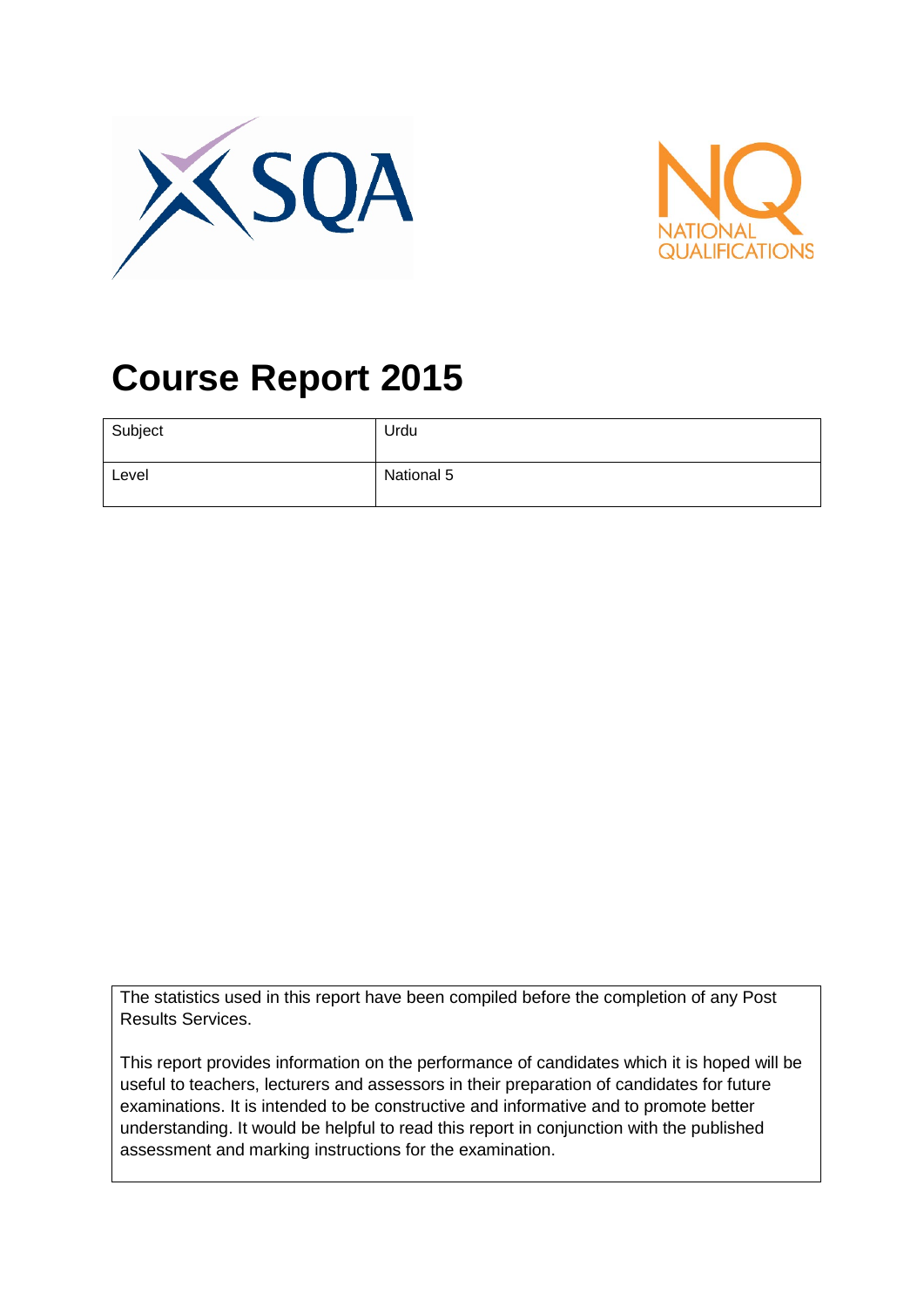# **Section 1: Comments on the Assessment**

# **Component 1: Question Paper**

#### **Listening**

- ♦ 20 marks in total
- ◆ 8 marks for the Monologue
- ♦ 12 marks for the Dialogue
- ♦ Average mark: 14.06

#### **Reading and Writing**

- ♦ Reading is worth 30 marks
- ♦ Writing is worth 20 marks
- ♦ Average mark for Reading 22.24
- ♦ Average mark for Writing is 13.99

### **Component 2: Performance**

Component 2 is a Performance assessing Talking. It is internally devised and assessed by presenting centres, and externally verified by SQA.

Reactions to the examination from centres and practitioners were positive, and centres and practitioners are to be congratulated on the high standard of candidate performance.

# **Section 2: Comments on candidate performance**

# **Component 1: Question paper**

#### **Reading**

The average test score in Reading was 22.24 out of a maximum 30. Online feedback indicated that Reading was 'as expected' and 'was of an appropriate standard'.

Some candidates found the Reading paper challenging.

#### **Listening**

The average test score in Listening was 14.06 out of a maximum test score of 20. Many candidates attempted to give the appropriate level of detail.

There were couple of areas in listening paper which were demanding for candidates.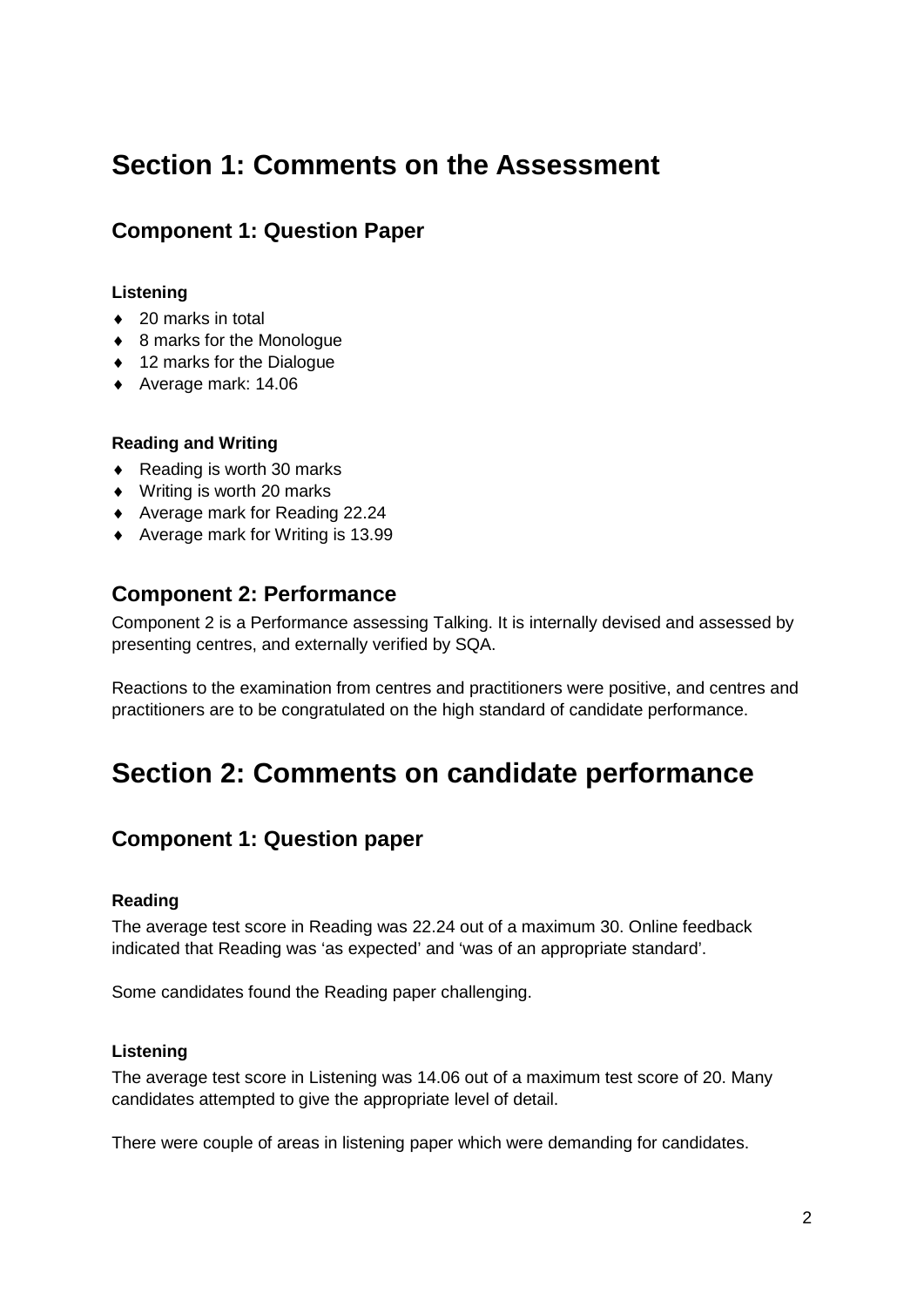#### **Writing**

In Writing, candidates performed best in bullet points 1–4, the 'predictable' bullet points. Large number of candidates had difficulty with the bullet points 5 and 6, the more 'unpredictable' ones.

Centres are to be commended in preparing the candidates for the Writing assessment. Many responses were opened and closed appropriately. Some candidates were able to demonstrate accuracy and detail in addressing the two unpredictable bullet points.

# **Component 2: Performance — Talking**

Most candidates had been presented at the right level in Talking and performed well. Generally speaking, candidates performed well in the talking performance. The majority of candidate performances scored 'Satisfactory' and above for the presentation and conversation sections. The natural element was also mainly awarded 'Satisfactory' and above.

#### **Presentation section**

In most cases, candidates performed more confidently in this section of the talking performance, with many well-structured and fluent performances. Generally, this section of the talking performance provided an opportunity for candidates to show control of the language.

#### **Conversation section**

In general, candidates performed well in the conversation section and were able to sustain an interaction based on the same or related topic in relation to the presentation context. Where interlocutors used a wide variety of questions in the conversation section, this often helped candidates to avoid recycling the same language and structures from their presentations into their conversations.

# **Section 3: Areas in which candidates performed well**

### **Component 1: Question paper**

#### **Reading**

Questions 1(a), 2(c), 3c (i), 3c (ii), and 3(e) were particularly well answered, with around 85% of candidates being able to achieve the marks for the questions.

#### **Listening**

Questions (1) (a), (1) (c), (2) (a), (2) (b), (2) (b) (ii), (2) (d) (i), were particularly well answered, with around 90% of candidates being able to achieve the marks for the questions.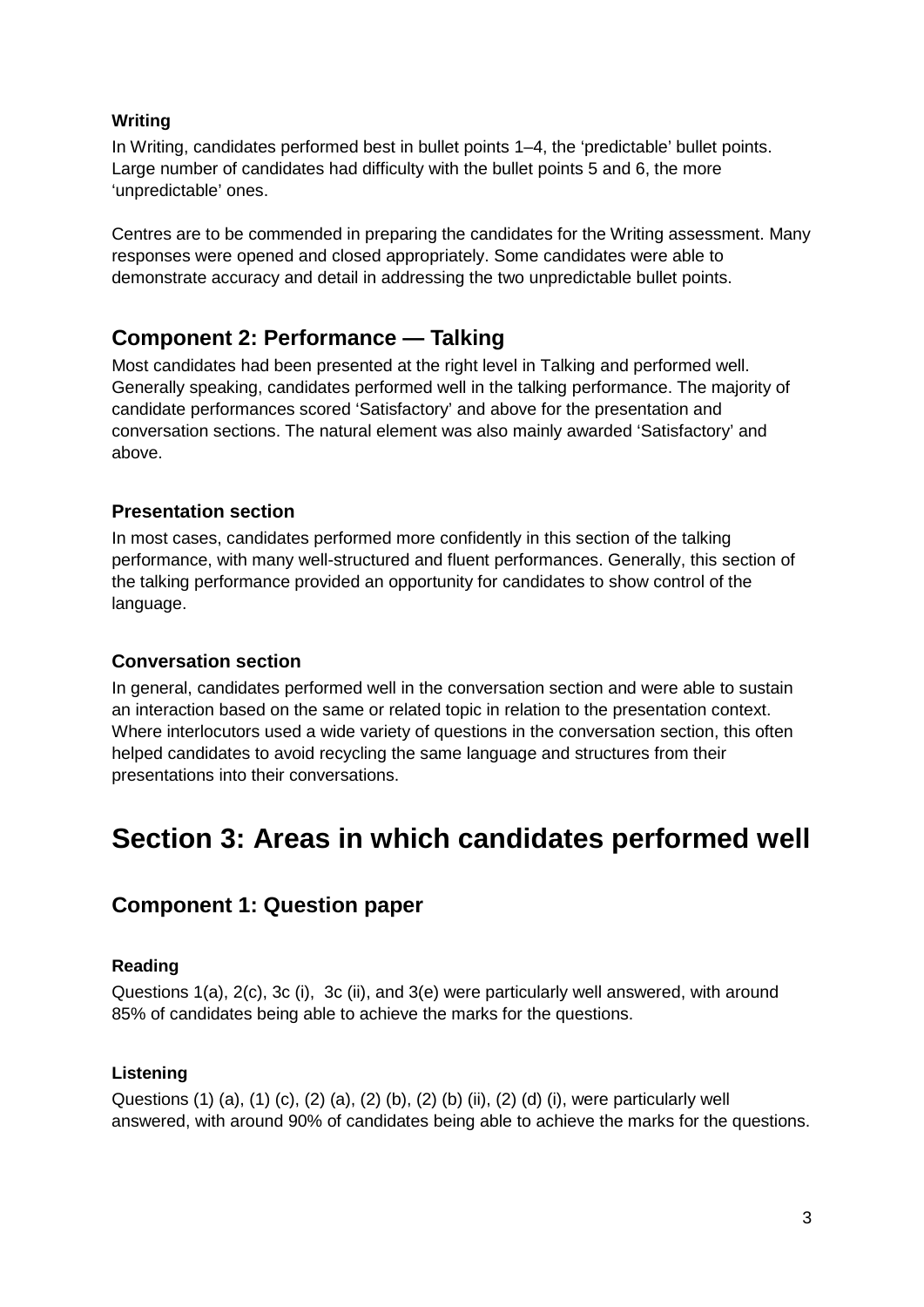It was noted by markers that some candidates had developed good skills to deal with exam questions:

- $\bullet$  during the time given at the beginning of the exam to read through the questions, they had taken the time to underline key words in the questions
- ♦ during the listening process, they had also developed the skill of note-taking rather than attempting to write the full answer while listening

#### **Writing**

In bullet points one to four, there was evidence of a good range of vocabulary and structures, and some very complex language. Markers highlighted a good degree of accuracy and fluency in the first four bullet points.

# **Section 4: Areas which candidates found demanding**

### **Component 1: Question paper**

#### **Reading**

1 (d), 1 (e), 2 (a), 2 (e), 3 (a), 3 (b), 3 (d), 3 (f) were possibly demanding for some candidates.

#### **Listening**

1 (b), 1 (d), 1 (e), 2 (a) (i), 2 (c) (i), 2 (c) (ii), 2(d) (ii) were possibly demanding for some candidates.

#### **Writing**

There was evidence of good preparation for the predictable bullet points but some candidates were not able to match that standard in the two unpredictable bullet points. For a number of candidates, there was a marked difference in quality between the predictable and unpredictable bullet points.

# **Section 5: Advice to centres for preparation of future candidates**

#### **Component 1: Question paper**

#### **Reading**

It was difficult to read some candidates' handwriting. Centres should encourage students to write clearly and leave space between answers.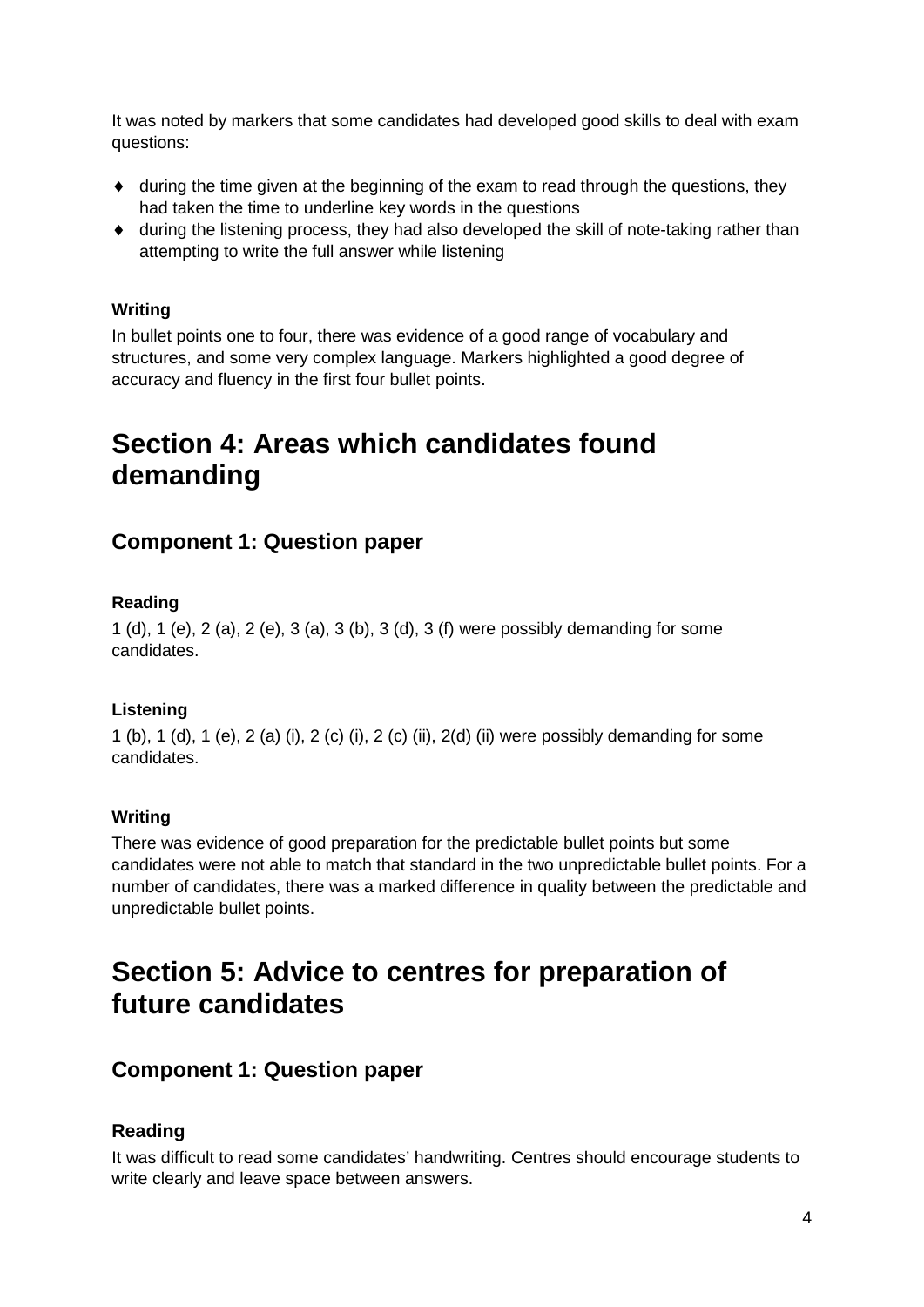- ♦ Candidates should continue to be encouraged to provide detailed responses in line with the National 5 method of marking.
- ♦ Where possible, candidates should receive opportunity to read authentic Urdu texts.
- ♦ Candidates must revise all common grammatical structures and vocabulary.

#### **Listening**

Candidates should try to concentrate on first couple of questions for first hearing, then try to answer middle ones after the second hearing, and the last questions after the third hearing.

Some students did not link their answer to the question.

Markers noted evidence of highlighting key words (especially question words) during the silent time on the CD, and also evidence of note-taking during the first playing of the Urdu recording.

In 'tick box' answers, although most candidates did tick the correct boxes, it would be worthwhile to remind candidates that they will not gain the mark if more than one box is ticked. This also applies to Reading.

#### **Writing paper**

Candidates should cover all bullet points; some candidates lost marks because they missed one or two bullet points.

- ♦ Candidates should also be reminded that they must include relevant information in their responses. They should imagine that this is a genuine job application.
- ♦ Centres should spend time preparing candidates for the unpredictable bullet points. Candidates should learn how they may adapt a bank of templates/sentence structures to address the unpredictable bullet points.
- ♦ Candidates should be reminded that they must include a variety of grammatical structures and vocabulary in order to demonstrate their skills and range. Candidates should avoid repeating grammatical structures if possible.
- ♦ Candidates should be encouraged to write in sentences at all times and avoid listing/using bullet points.

# **Component 2: Performance — Talking**

- ♦ To prepare candidates, centres should continue to refer closely to the National 5 *Modern Languages Performance: Talking General Assessment Information* document and the National 5 Modern Languages Performance: Talking Assessment Task. Both these documents should be considered in conjunction with the Productive Grammar Grid for National 5 Modern Languages.
- ♦ Centres are advised to make use of the Understanding Standards' materials available from the SQA site via their SQA Co-ordinators.
- $\bullet$  Centres should continue to quide candidates in relation to the types of structures, phrases, vocabulary and grammar that might be used during the talking performance, and should advise candidates on detailed language. Some candidates performed with greater success, and accessed higher pegged marks, with contexts that lend themselves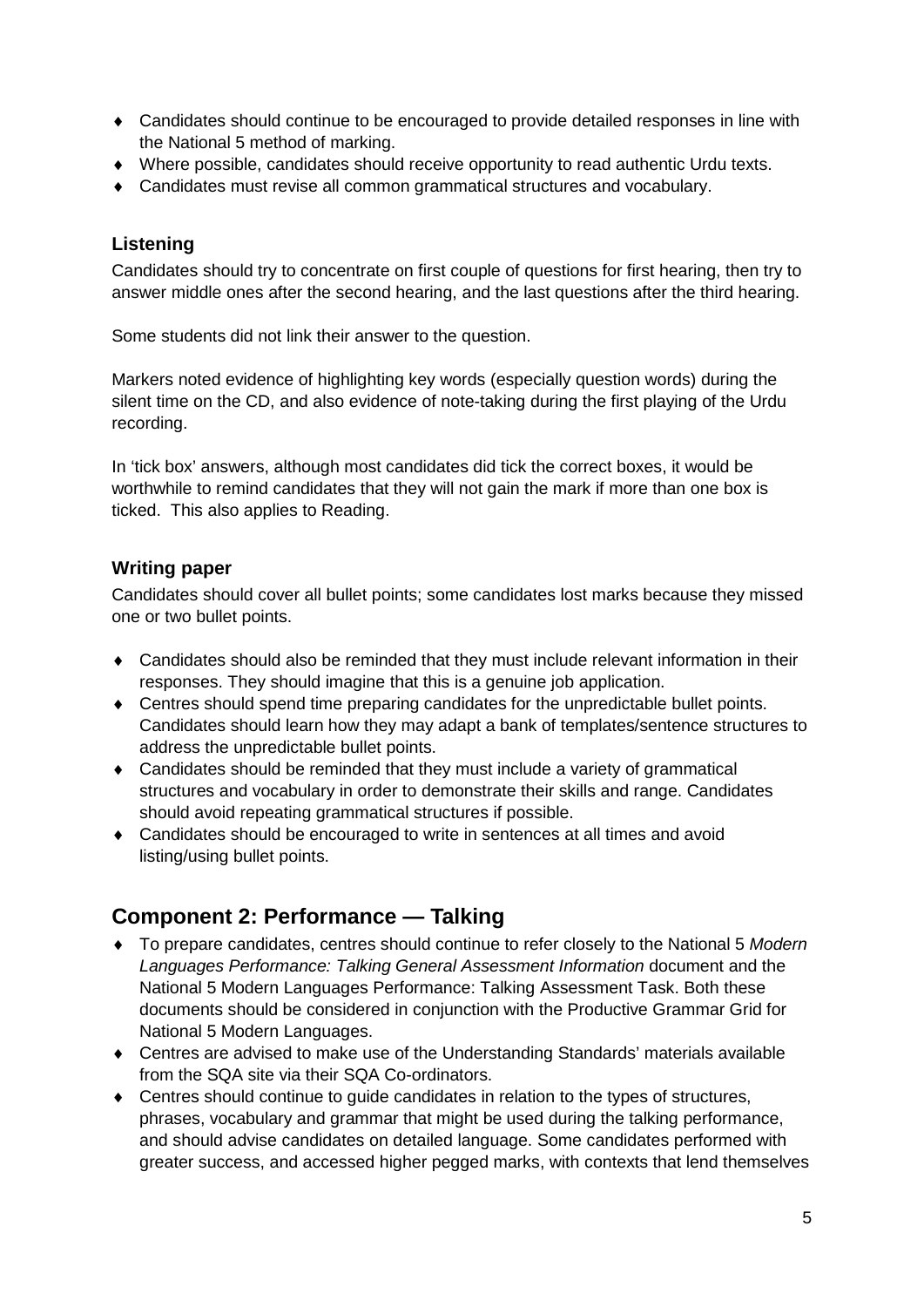more easily to using a greater variety of structures and tenses. Centres should consider this in advance of the assessment event, advising candidates accordingly.

- ♦ Some centres encouraged candidates to personalise their presentation and/or use a range of contexts or topics for the presentations (from the same centre). It is good practice to encourage this. In a few cases, the context of the conversation section elicited responses from candidates that included the same (or very similar) vocabulary and structures that had been used in the presentation.
- ♦ While centres can use a variety of methods to record candidates' performances, centres are kindly requested to verify the quality of the audio recording before submitting to SQA for external verification.
- ♦ External verification activities highlighted that in some cases where candidates' presentations were extended in length, this impacted on the candidates' ability to sustain the conversation section using detailed language. Centres are encouraged to advise candidates on the length of their proposed presentation. Conversely, some performances were shorter than the recommended duration, and this meant that in some cases candidates were unable to access the higher pegged marks.
- ♦ Finally, the interlocutor plays an important role in managing the assessment event to ensure that candidates get the most out of their talking performance. Interlocutors are encouraged to use a wide variety of open-ended questions that will allow the candidate to expand on answers. Interlocutors should also be mindful to remain flexible and to tailor the length of conversation section. For example, interlocutors can support candidates by gauging how the candidate interacts on the day of the assessment event, and can shorten or lengthen the intended duration of the conversation section as appropriate.